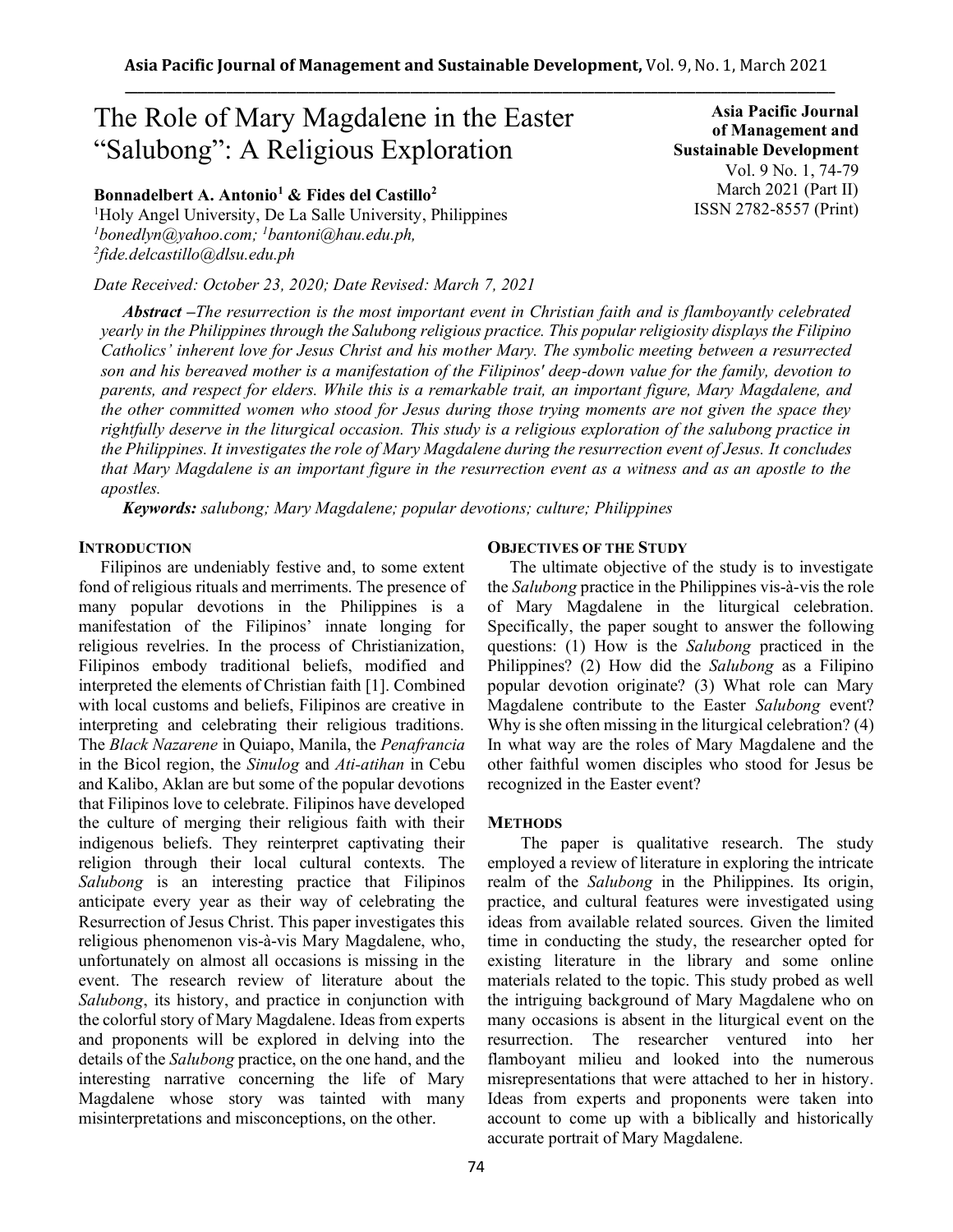### **RESULTS AND DISCUSSION**

## *Salubong* **and the Filipino religious culture**

A. The *Salubong* as a Filipino Celebration of Easter The *Salubong* is a Filipino tradition celebrated in the break of day every Easter Sunday, wherein the images of the Risen Christ and his Sorrowful Mother "symbolically meet in a pre-dawn procession" [2]. Although the actual traditional *Salubong* happens right before dawn many preferred to celebrate it Saturday night for convenience. The word "*salubong*" is a Tagalog term which means "to welcome or to meet." *Salubong* is observed in nearly all Catholic communities throughout the Philippines. In Lago (2012), the event is very well observed in Cebu, Angono in Rizal, Pampanga, and Naga in Camarines Sur. *Salubong* refers to the "meeting of two images, one of the Risen Christ, and the other of his still bereaving mother Mary" [3]. The effigy of Mary, overlaid with a black lamenting cloth, is held by the female devotees by one route along with sculptures of the saints who went with Jesus in his ministry. The statue of the Risen Christ is carried by the male followers going to an opposite course. Then the two processions meet at the church.

In Angono, Rizal, as noted by Sanchez the *Salubong* usually commences before dawn between 3 am to 4 am [4]. Dela Cruz (2014) remarked that in Angono, Rizal the statue of the Risen Christ, accompanied by angels and by two women each playing the role of *kapitana* (female captain), is led out in a procession from the parish church to the site of a 20-foot high *Galilea*  where the Easter encounter is to take place. In the interim, the image of Mary, with her mourning veil, is led through a different route to the place of encounter. She is escorted by another pair of women each playing the role of *tenyenta* (female lieutenant) [5].

In Pampanga, the Center for Kapampangan Studies, the most intricate *Salubong* (*Salubung* in Kapampangan) practices are held in front of the churches in the towns of Sto. Tomas and Minalin. Just before the daybreak, the brass band performs and an all-female choir sing Alleluia as the two images (Resurrected Christ and his mother Mary) are positioned face to face. A young girl dressed as an angel does not emerge instantaneously but hidden inside a "*pusu-pusu"* (heartshaped giant banana flower) which grandly unwraps in five stages, one layer of petals at a time. Each opening is ceremoniously accompanied by the choir and the band. After the *salubong* (also called *pusu-pusuan* in these parts), the people go inside the church for the Easter Mass [2].

# B. Cultural Dimension of the *Salubong*

Culture is an influential aspect of understanding religious faith. Mercado even noted that culture and religion are inseparable because one is a part of the other [7]. De la Cruz (2014) noted that the *Salubong* practice is an exceedingly cultural practice that is embedded in the psyche of the Filipinos. Culture and tradition for that reason play an important role in the celebration of the *Salubong* [5]. It is a manifestation of the value Filipinos assign to the family. The Filipino psyche has this tradition of the son being attached to his mother. In the Philippines, the first person you run to is the mother. The *Salubong* is based on that belief that the first thing Jesus did after he was resurrected was gone to the Blessed Mother [8]. For the Filipinos, the joyful reunion between a bereaved mother and a son is a remarkable encounter, and it is what is highlighted in the *Salubong*. Culturally, Filipinos are usually "child-and family-centered with the family as the most influential social unit" [9]. A significant value is placed on respect for the authority of parents within the Filipino family. That is why in the *Salubong*, the meeting of Jesus and his mother Mary is what is emphasized or underscored. The *Salubong* is a typical example of a folk religiosity or folk Catholicism that is rooted in culture. Filipinos have started to create a Catholicism in harmony with their way of life as a people. The interpretation of the Resurrection event which is being celebrated in the *Salubong* is cultural rather than biblical. The *Salubong* is rooted in the cultural traditions of Filipinos and is observed by the majority of the devotees [10].

# C. Origin of the *Salubong*

The *Salubong* as an elated meeting between Jesus and his mother in the post the resurrection narrative is not mentioned in the Scriptures. It may possibly have originated from the Spiritual Exercises of St. Ignatius in the 16th century through the Jesuit missionaries of the Spanish colonial period [11]. It might have possibly originated from the Filipino popular interpretation of the resurrection, i.e., the resurrected Jesus would have appeared first to his lamenting mother. This interpretation is indeed, to some degree, suitable to the Filipino who regards it as usual and even humanly customary for anyone to be emotionally attached to his or her mother. Dela Cruz argues that if Jesus appeared to his disciples after the resurrection it is similarly possible that he appeared likewise if not firstly to his still grieving mother to comfort her. Such an appearance of Jesus to his mother and consequently the *Salubong* appears to be

Asia Pacific Journal of Management and Sustainable Development ISSN 2782-8557 (Print) | Vol. 9, No. 1, March 2021 Part II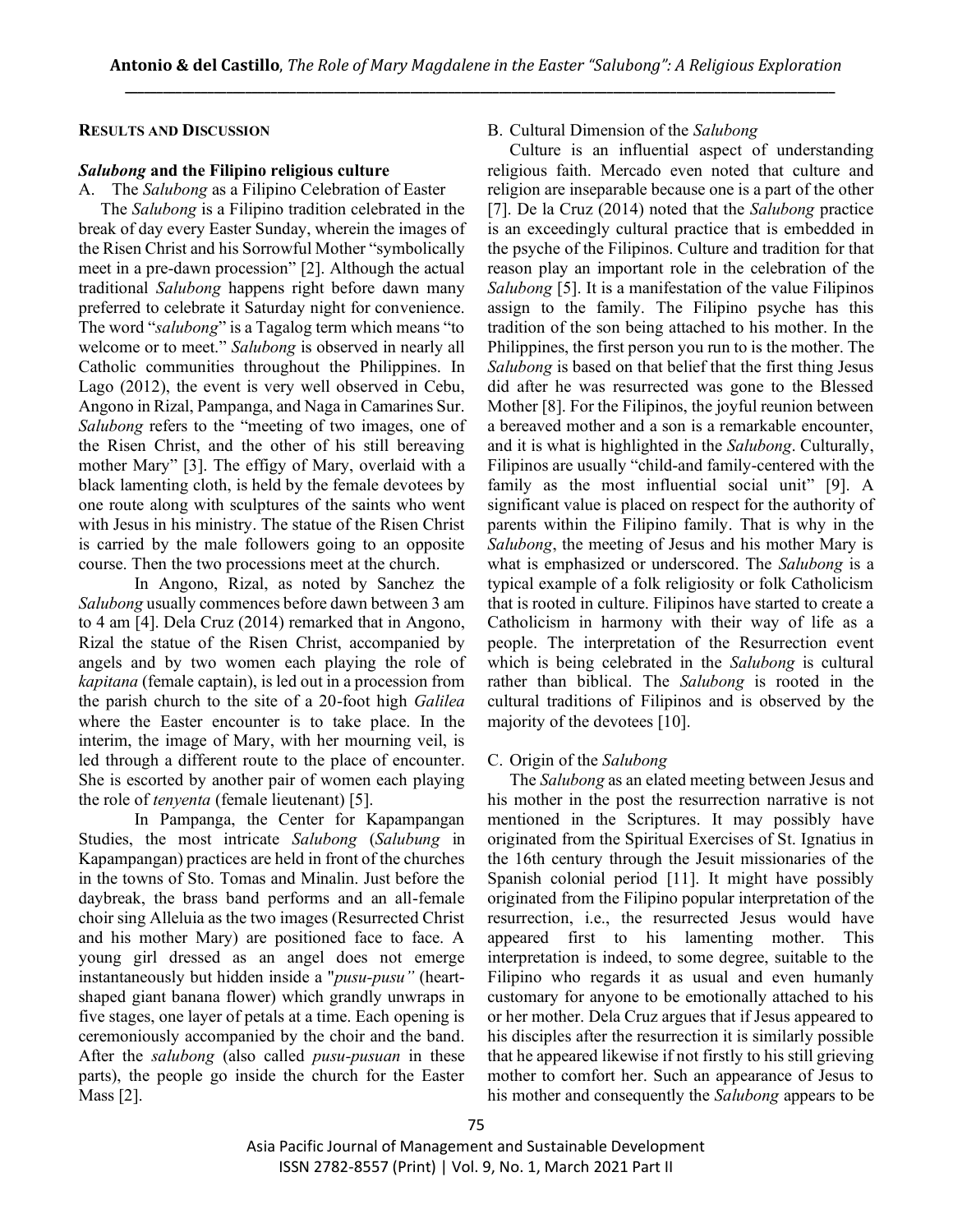more relevant to the Filipino mind [5].

Another theory of the *Salubong* tradition is that the commitment of Spanish missionaries to teach the Catholic faith to the still "un-evangelized" Filipinos. The Jesuits missionaries were the innovators in making use of "dramatic and semi-dramatic forms as valuable pedagogical methods to spread the Catholic faith" [11]. They employed this technique in their ardent missionary activity to evangelize the Filipinos. For that reason, there are three contributing strands in the development of the *Salubong* according to Dela Cruz: "1) the Spanish popular belief, 2) the Filipino popular understanding, and 3) the imaginative technique of the missionaries to evangelize" [5]. These three creatively blended and interwoven elements manifest the Filipino reinterpretation of Christianity which is articulated in the popular religiosity ritual called the *Salubong*.

## **On Mary Magdalene**

Beavis stated that "the traditional image of Mary Magdalene as a repentant prostitute and the alleged speculations that she was a priestess are quite misguided" [12]. This section investigates who Mary Magdalene is in the Scriptures, history, and in recent studies.

## A. Mary Magdalene in the Four Gospels

In the New Testament Mary Magdalene is perceived to be a character as one of Jesus' most dedicated supporters. Cacho noted that "she appears consistently in the four gospels, and she does so as a witness to the most Christological significant moments" [13]. The four gospels outstandingly concur about her occurrence in the significant events in Jesus' life [14,15,16]. Some scholars consider her as the first true witness to the resurrection and a first proclaimer of the good news [12, 17,18,19]. Most scholars agree that "she may have well understood what Jesus said and did even before Peter and the other disciples realized this truth" [13].

The scriptures have no record of her being recognized as a prostitute or a known sinner. The Bible presents her as a major figure to the most significant events of Christian faith. For Schenk, "it was not possible, to relate the story of the Resurrection without including Mary, the one from Magdala" [14].

Mary Magdalene, as the name suggests was born in Magdala, which is along the Sea of Galilee [20]. In the Gospel of Luke chapter 8 verses 1-3, Mary Magdalene journeyed with Jesus in the Galilean ministry. Johnson and Schenk stated that in the synoptic gospels, "Mary leads the group of women who witness Jesus' death, burial, the empty tomb, and his resurrection" [14, 18]. The Gospels of Matthew (27:55-56), Mark (15:40-41) and Luke (8:2-3) revealed that she belonged to a number of Galilean women who followed and supported Jesus in his ministry [11, 21]. The Synoptic gospels juxtapose Jesus' abandonment by his male followers during his arrest but was nevertheless not deserted by his faithful women disciples who were led by Mary Magdalene (cf. Matthew 27: 55-56; Mark 15: 40; Luke. 23: 49). The Synoptic Gospels also recorded that these women helped in bringing Jesus' body to the tomb (See Matthew 27: 61; Mark.15: 47; Luke.23: 55).

Luke 8:2 and Mark 16:9 narrated that Jesus healed Mary Magdalene from the seven demons, possibly denoting that Jesus treated her from a bodily illness instead of the widespread view that she was freed from evil spirits. In Johnson the "cleansing from seven demons" has nothing to do with being a public sinner or prostitute. The four gospels do not mention any of it whatsoever [18]. Petruzello similarly stated that "the gospels disclose her to be of practical character" [20]. Biblical critics typically perceived Mary Magdalene as different from Mary of Bethany in John 12 who washed Jesus' feet and from the penitent woman in Luke 7 whom Jesus forgave for anointing him in the same way.

# B. A Mistaken Identity

It is noted in Beavis (2012) and Schenk (2011) that the biblical description of Mary Magdalene as a woman apostle, financial supporter of Jesus' ministry and a proclaimer of Jesus' gospel stands in a diminutive stature compared to the "western cultural typecast of a repentant sinner" [12, 14]. The perception that she lived an immoral life prior to meeting Jesus appears to be the result of a mix-up between an unidentified woman, labeled as "a sinner," who anointed Jesus' feet in Luke 7, and another Mary from Bethany in John 12 who washed Jesus' feet when he was eating dinner. These two women mentioned in Luke and in John are depicted differently: The "sinner" in Luke's gospel seems unwanted at a dinner celebration in Capernaum (c.f. Luke 7:1 and Luke 7; 36). In the version of the gospel of John, the story happened in Bethany, and Mary is portrayed as a beloved friend of Jesus who washed Jesus's feet in gratefulness for raising Lazarus back to life, and Jesus links her act of dedication with his burial (See John. 12:7). Beavis (2013) remarked that even though the gospels narrate stories about women who anoint Jesus none of them is ascertained as Mary Magdalene (See: Mark 14:3-9 and Matthew 26:6-1). Beavis further goes:

"There are several references in post-biblical tradition to the sisters Martha and Mary of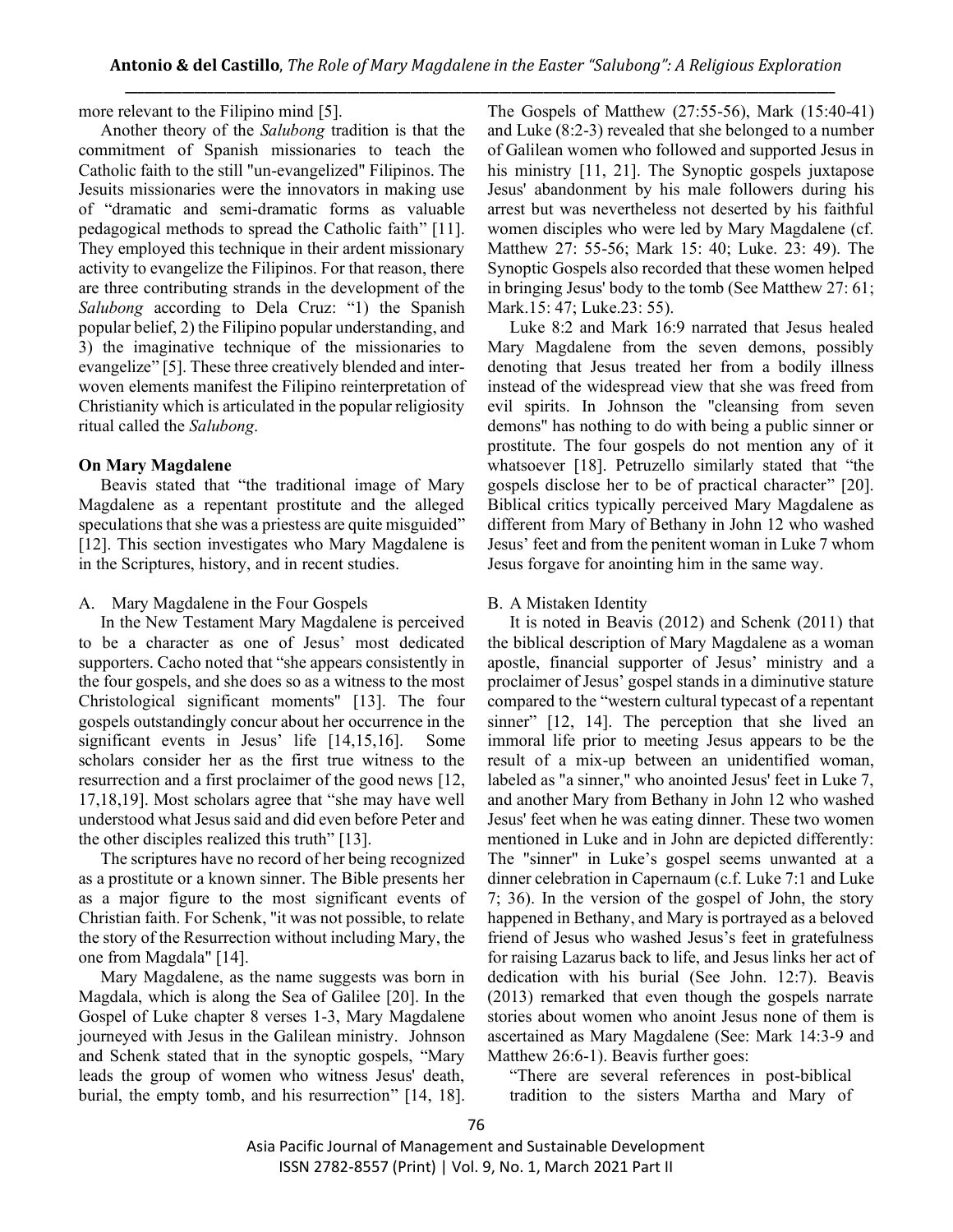Bethany visiting the tomb and meeting with the risen Jesus, which led some early Christians to conclude that Mary Magdalene and Mary of Bethany were the same people. Eventually, the composite "Mary" figure was expanded to include the anonymous sinner of Luke 7:36-50, whose story is told immediately before Luke lists Jesus' women disciples from Galilee: Mary Magdalene, Joanna, and Susanna" [12].

In 581 A.D, Pope Gregory the Great firmly declared that the "sinner" in Luke, Mary from Bethany, and Mary of Magdala refer to the same woman [12]. Despite not being referred directly as a sinner, the "seven demons" was interpreted by Pope Gregory as the entirety of vices and the oil used to anoint Jesus' feet had sensual connotations. Consequently, the "legend" of Mary Magdalene as a beautiful, vain, and an immodest young woman saved from a sinful life by Jesus turned out to be a prevailing thinking among western Catholic Christians. Interestingly, the eastern (Orthodox) Christians maintained to distinguish Mary Magdalene from Mary of Bethany and regard them as two distinct saints. Neither of them is identified with Luke's sinner in the Eastern Orthodox Church [12].

Why are contemporary Christians unacquainted about Mary Magdalene's strong fidelity and compelling leadership role in the early church? Pope Gregory's alleged misinterpretation of "seven demons" and "mixed-up" of characters may have contributed to the ignorance of most Christians during the patristic period. Schenk noted that by the year 312 C.E, when Constantine the Great declared Christianity the official religion of the empire, the Christian community was wedged in a cultural divergence when it shifted from domestic worship in household churches where women's leadership was recognized to public worship in places where women's leadership violated the social codes of honor and shame of the Romans [14]. In the fourth century, male church leaders at the Council of Laodicea suppressed women leadership since women were perceived to be created as inferior to men. Consequently, the image of Mary of Magdala was shifting from that of a fervent woman 'disciple-leader' and proclaimer of the resurrection to an image of a "repentant prostitute and public sinner." Some scholars consider this to be deliberate to discourage female leadership in the church [12]-[14], [22]. Given these factors, the real identity of Mary Magdalene and the significant role women played during Jesus' public ministry and throughout the infant church gradually faded from historical memory. The misidentification of Mary Magdalene as a transformed public sinner achieved official status ever since. Mary of Magdala, from this day forward, turned out to be known in the western church as a malevolent woman in need of repentance, and not as an ardent woman leader who followed Jesus, "first witnessed his resurrection," and proclaimed the resurrection of Jesus. Remarkably, the Eastern Church at no time referred to her as a harlot, but as a respected "apostle to the apostles" throughout their history and cultural milieu.

C. Mary Magdalene: Apostle to the Apostles

Scholars today have reestablished the correct perception of Mary Magdalene as an important Christian figure in the early church. As the first witness to the resurrection, Mary Magdalene is now regarded "the Apostle to the Apostles" [23]. Pope Francis through the Congregation for Divine Worship and the Discipline of the Sacraments decreed the elevation of the celebration of St. Mary Magdalene to a feast day commemorated every twenty second of July. St. Mary Magdalene now is to be given honor as an apostle similarly like the other apostles. The decree is situated in the current ecclesial context which invites everyone to reflect more sincerely on the role and dignity of women [24]. Pope John Paul II was the one who dedicated eminent concern not only to the dignity and significance of women in Christ's mission but as well as the distinctive accent on Mary Magdalene's role as "first witness of the Risen Christ and the first messenger of his Good News to the apostles" [24]. Christians regardless of gender, race, linguistic and cultural backgrounds are therefore called to proclaim "the good news" of God's gracious goodness to humanity.

## **The Filipino experience of the** *Salubong* **and Mary Magdalene**

The mutual yet critical dialogue between culture and Judeo-Christian Tradition (JCT) begins with culture since it is there where the experience of the Gospel message is understood locally through the people's experiences [10]. It is remarkably poignant to commence such an endeavor with human experience since it is close to the hearts of the people. It is where the Gospel message is more meaningful and relevant. The culture should no longer be understood from a classical and scholastic perspective but in an empirical one. It should be anthropological rather than philosophical [25]. Culture is something that is embedded in the people's psyche and it is understood contextually depending on the people's circumstances. There cannot be just one

Asia Pacific Journal of Management and Sustainable Development ISSN 2782-8557 (Print) | Vol. 9, No. 1, March 2021 Part II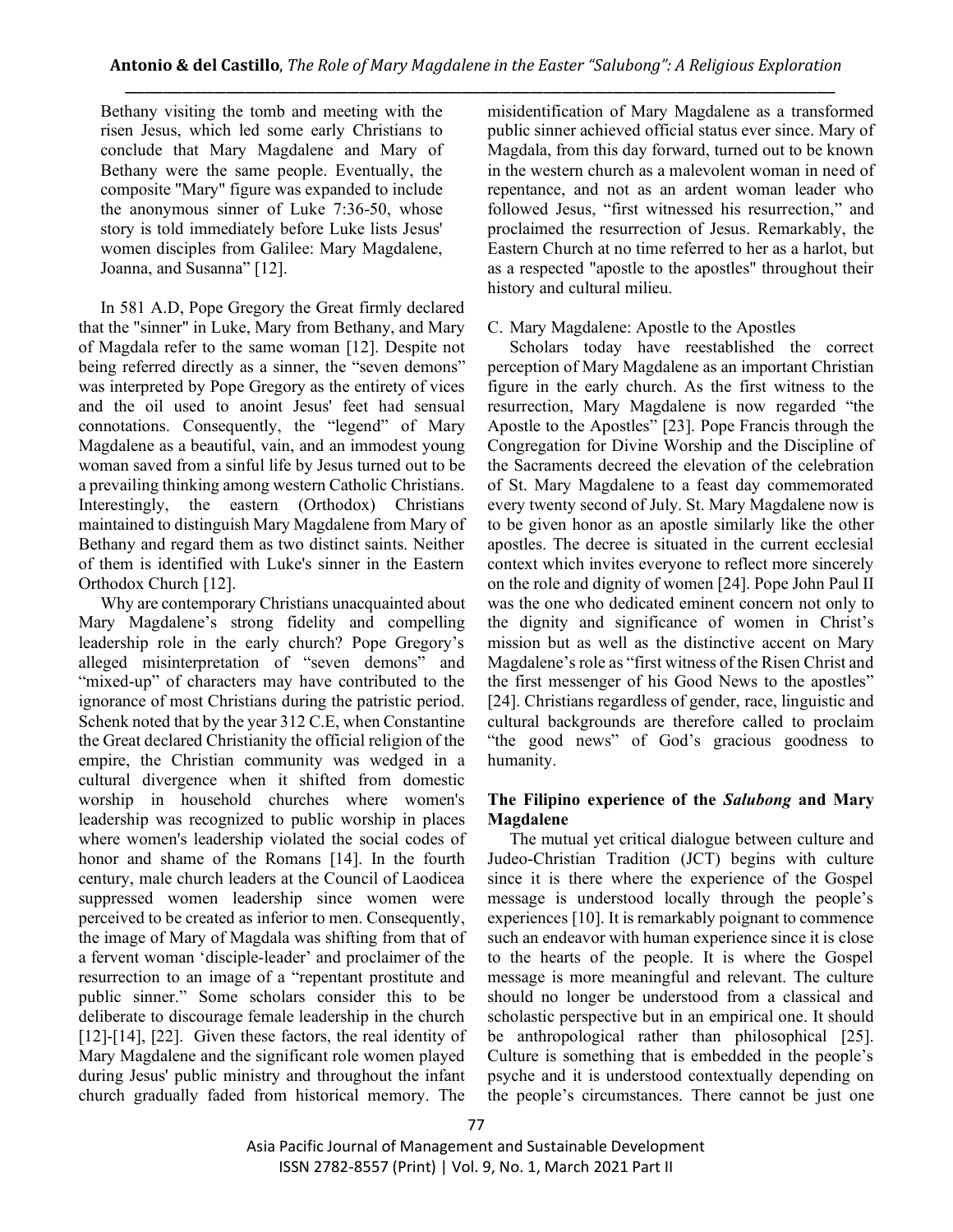culture for everyone since people come from different contexts and a universal norm for everyone is quite incomprehensible [25]. So the starting point in understanding a folk religiosity is not the pole of JCT but from the standpoint of culture. It is there where such religiosity is rooted. *Salubong* is an interesting phenomenon to explore in this particular regard.

## **CONCLUSION AND RECOMMENDATIONS**

The *Salubong* is a Filipino cultural practice of the Resurrection. Despite being exceptionally cultural rather than biblical, it is nevertheless a compelling and dramatic expression of the Resurrection event. Culture, which for de Mesa is not a hindrance, but a guide and a rich source of evidence in understanding the message of the Gospel in the local circumstances of the people [10]. It is a doorway to the psyche and experience of people who are making sense of their faith. Interestingly, Mary Magdalene who is an important figure in the resurrection event as a witness and as an apostle to the apostles is a posture that has to be considered. Her courage and single-minded commitment to Jesus was evident in her life when she was sent to proclaim the good news even when women were not taken seriously at that time [13]. She deserves a place in the event, together with other women whose fervent fidelity empowered them to stay and not abandon Jesus in those agonizing moments. Hence, a further critical study on this topic is recommended for future endeavors.

## **REFERENCES**

- [1] Del Castillo, F (2015). Christianization of the Philippines: Revisiting the Contributions of Baroque Churches and Religious Art. Missions Studies 32:1, pp 47-65.
- [2] Henares, I. (2010). Pampanga: Salubong procession on Easter Sunday and the *colorful pusu-puso.*  http://www.ivanhenares.com/2010/04/pampangasalubong-procession-on-easter.html. Retrieved September 20, 2020.
- [3] Lago, A. (2012). Easter Salubong: Rooted in culture, family ties. https://www.gmanetwork.com/news/lifestyle/artan dculture/254165/easter-salubong-rooted-in-culturefamily-ties/story/. Retrieved September 20, 2020.
- [4] Sanchez, E. (2017). Salubong welcomes Risen Christ Easter morning in the Philippines. https://www.catholicsandcultures.org Retrieved September 1, 2020.
- [5] Dela Cruz, R. (2014). Theo-dula of the *Salubong*: a *filipino* theological dramatic approach to popular religion. Makati: Don Bosco Press.
- [6] Henares, I. (2010). Pampanga: *Salubong* procession on Easter Sunday and the colorful *pusu-puso*. http://www.ivanhenares.com/2010/04/pampangasalubong-procession-on-easter.html. Retrieved September 20, 2020.
- [7] Mercado, L. (1994). Elements of filipino theology. Tacloban City, Philippines: Divine Word Publication.
- [8] Mcportland, J. (2017). Salubong: An Easter morning Mother-and-Child reunion. https://aleteia.org. Retrieved September 20, 2020.
- [9] Morillo, H., Capuno, J. and Mendoza. (2013). Views and Values on Family among Filipinos: An Empirical Exploration. Asian Journal of Social Science. 41. 5-28. 10.1163/15685314-12341278.
- [10] de Mesa, J. (2016). Primal religions and popular religiosity. http://www.eapi.org.ph. Retrieved September 22, 2020.
- [11] Nshimirimana, C. (2019). Easter *Salubong* as a Cultic Act of Filipino Popular Religiosity in Dramatic Form. https://philippines.xaverians.org. Retrieved September 30, 2020.
- [12] Beavis, M.A (2013). Who is mary Magdalene? Baylor University, Texas, USA: the Center for Christian Ethics.
- [13] Cacho, R. (2019). A legacy bequeathed. Manila, Philippines: Ample Printing Press. pp. 109-110.
- [14] Schenk CSJ, C. (2011). Mary of magdala: history. https://www.futurechurch.org. Retrieved September 29, 2020.
- [15] Werner, S. (2011). Searching for mary Magdalene: her story of awareness, acceptance, and action. Rochester, MI: Fountain Publishing.
- [16] Haskins, S. (1995). Mary Magdalene: Myth and Metaphor. NY: Riverhead Books.
- [17] Clark, M. (2018). Nevertheless, Mary Magdalene persisted. https://www.uscatholic.org/articles/201806/neverth eless-mary-. Retrieved September 15, 2020.
- [18] Johnson, E. (2015). Mary Magdalene, a lecture delivered at Fordham University. from [https://www.we-are-church.org](about:blank) Retrieved September 13, 2020.
- [19] Fiorenza, ES. "Feminist Theology as Critical Theology of Liberation." In Theological Studies, 1975.

Asia Pacific Journal of Management and Sustainable Development ISSN 2782-8557 (Print) | Vol. 9, No. 1, March 2021 Part II